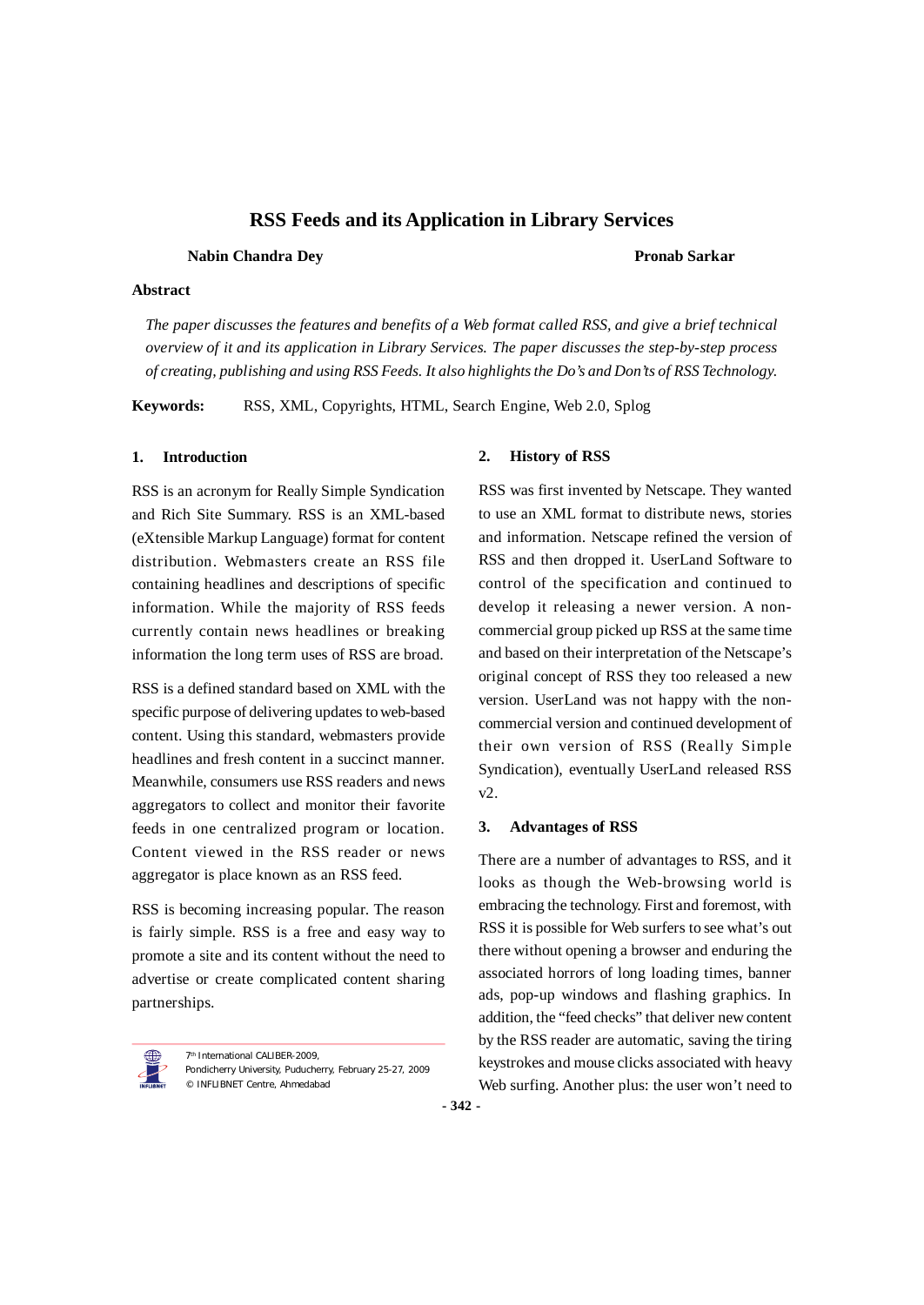give out an e-mail address for a subscription to a site's RSS feed. There is no fear of spam outside of what may be published in the feed. Nothing is sent to the user via e-mail. Lastly, it's easy to delete any feeds the users find boring or useless. No messy email process—just a click of the mouse or keyboard, and the RSS feed is gone.

#### **4. Application of RSS in Library Services**

RSS is a convenient way to keep the library users up-to-date with new content on the library website. Instead of having to click through the various sections of the library's site to see what's new, users can have that information pushed directly to their computer! RSS has been adopted by many news services (The New York Times, National Public Radio, The Wall Street Journal, BBC News, etc.), blogs, and other commercial sites (WebMD, ESPN, Orbitz, People, Salon, Yahoo!, eBay, etc.). Even the government has embraced RSS.

RSS can be applied to some of the following Library & Information Services:

- Selective Dissemination of Information
- Current Awareness Service
- Bibliographic Service
- Bulletin Board Service

# **4.1 RSS for Marketing Library & Information Services**

RSS is a technology that has the potential of overcoming many of the Library and Information Marketing challenges we are facing today and becoming a preferred tool to get 100% of our content delivered to the users, as well as a tool to help us making the library website top searchable site.

The simple RSS explanation from the marketing point of view is that RSS is a simple to use content publishing tool for librarians and publisher. It allows getting your content delivered to end-users, without the fear of spam filters stopping your messages, and to other "content consumers" (other websites, search engines and so on). RSS gets your content delivered, period. And it helps you increase your site rankings and drives new traffic to your site.

But some marketers are still afraid that not enough internet users are using RSS feeds. While achieving not more than marginal penetration, its usage is growing with astounding speed. According to a report from the Pew Internet & American Life Project, 5% (6 million) Americans online consume news and information through RSS aggregators. So the market is already out there!

## **5. Technology Tools for RSS**

To take advantage of the convenience of RSS, one needs a special piece of software (called a "newsreader" or "aggregator") to collect, organize, and display all his feeds.

A variety of free and commercial readers are available. Some (such as Bloglines, Google Reader, NetVibes, and My Yahoo) are web-based, others (such as FeedDemon, AmphetaDesk, or NetNewsWire for Macs) have to be downloaded to one's computer. Some browsers, such as Firefox and Safari, offer integrated feed readers.



## **Figure-1 Safari identifies all RSS feeds with an icon in the address bar.**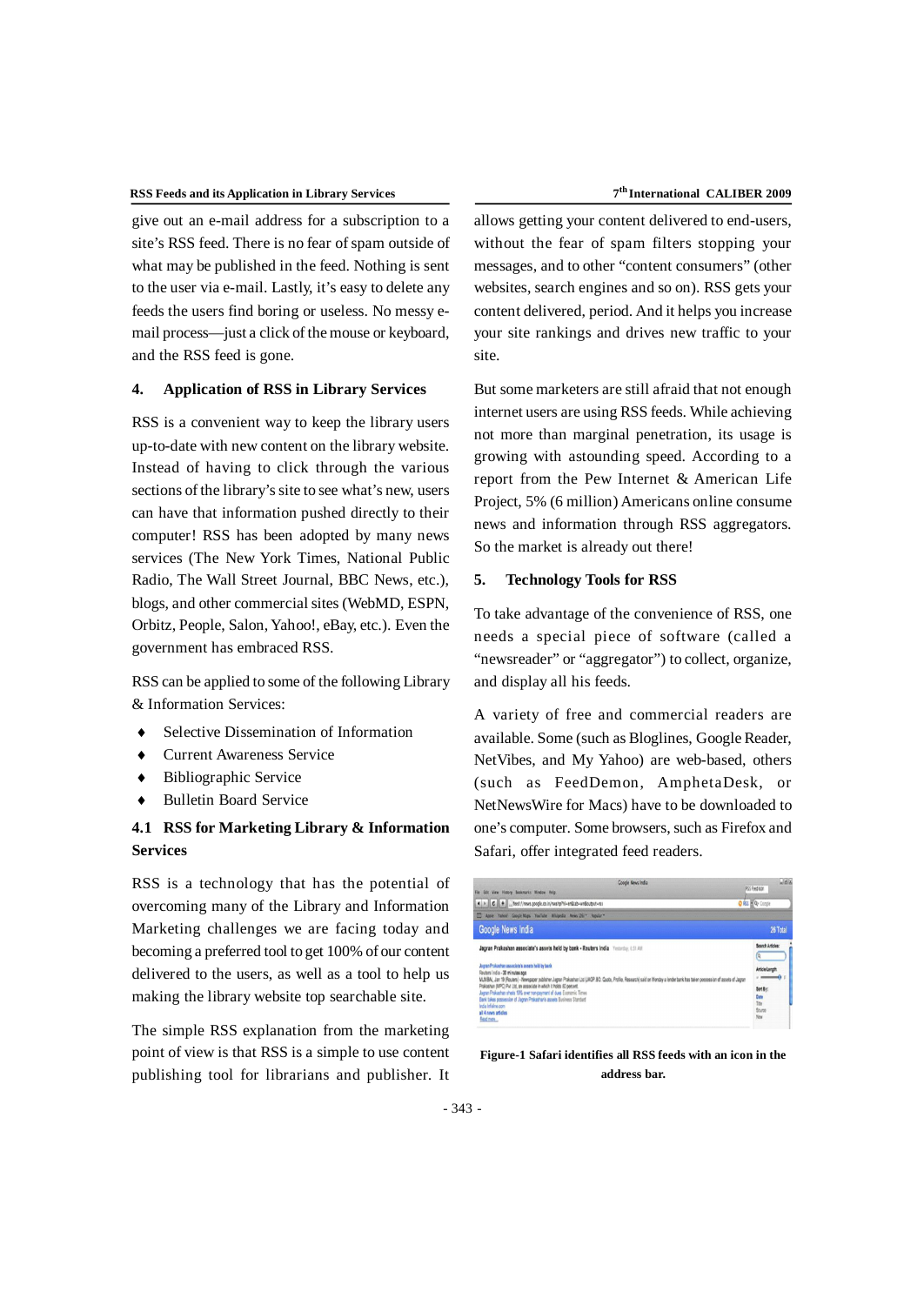#### **5.1 Steps to Create & Promote RSS Feeds**

#### **5.1.1 Build a Feed**

There are a number of desktop and web applications available that make feed creation easy. Most desktop software applications for building a feed include a wizard and contact-sensitive help, simplifying the process of creating a feed. Following a few simple steps in a wizard generally will produce an RSS feed in just a few minutes.



**Figure-2 Creating a RSS Feed in FeedforAll Software**





Publishers control what information is syndicated in the RSS feed, so ultimately it is the publisher's decision as to whether to include teaser copy or full articles. Consider what you are trying to accomplish and who your target audience is when building the feed.

### **5.1.2Transfer the Feed onto Your Server**

Once you have constructed an RSS feed you will need to transfer the feed to your server. This can be done using a standard FTP client (if it is not built into the feed creation software). The feed is usually placed in the domain's root directory like this: http://www.mydomain.com/nameoffeed.xml, but as long as you know where it is it doesn't really matter.

# **5.1.3 Display the Feed on Your Website Using a Graphic of Some Sort**

In order to signal to website visitors that an RSS feed containing content related to the website is available, include a colorful graphic on the website like  $\sum$  **RSS** or  $x$ ML. It has become a standard that nearly all websites that have RSS feeds available use colorful graphics such as flags as indicators that RSS feeds are available for specific content.

# **5.1.4 Include Information in the HTML of the Web Page so RSS Readers Auto-Detect Your Feed**

After publishing an RSS feed it is important to let visitors know that the feed exists. Aggregators will automatically detect RSS on a website if you add a small bit of code in the header field of an HTML page.

<link rel="alternate" type="application/

rss+xml" title="RSS" href="http://

www.yourdomain.com/rss.xml">

Be sure to replace http://www.yourdomain.com/ rss.xml with the URL to the RSS feed.

#### **5.1.5 Display the Feed's Content on a Website**

Contents contained in an RSS feed can be added to a website, providing site visitors an alternative method for viewing the content. The information

**- 344 -**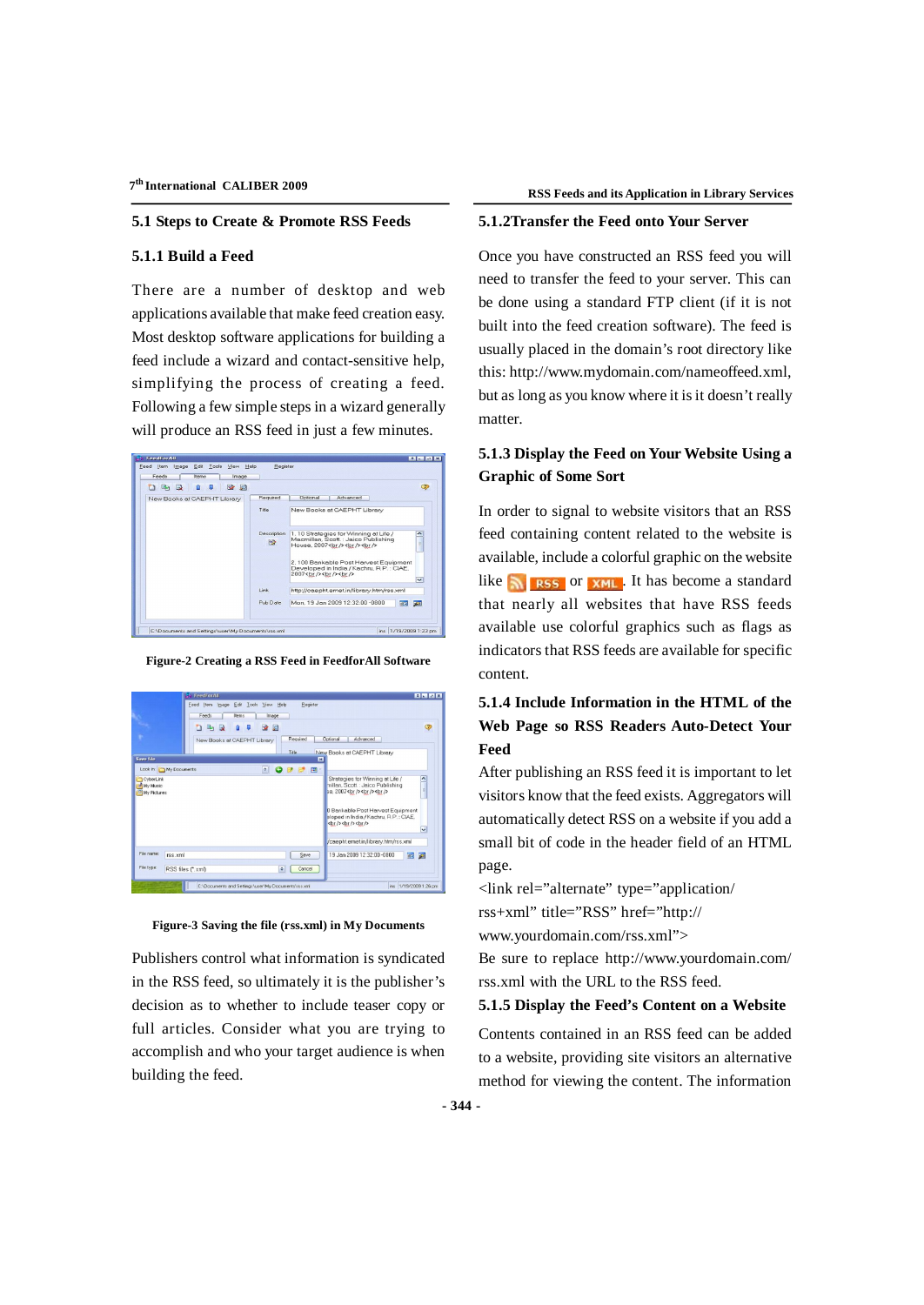will also help increase search engine interest. Displaying the feed as HTML can be accomplished. Providing fresh content on a regular basis will encourage site visitors return.

# **5.1.6 Submit the Feed to RSS Directories and Search Engines**

As a rapidly increasing number of content sources, new and old, migrate or add RSS as a key distribution channel, and as more people utilize RSS newsreaders and aggregators to keep themselves informed, the ability to maintain high exposure and visibility is gradually shifted from complete attention to major search engines and content optimization techniques to an increasing awareness of RSS feed directories and search tools.

In order to increase exposure of an RSS feed it should be submitted to RSS search engines and directories. This can be done manually. Just as you would submit the URL of a website or web page to a search engine you will need to submit the link of the actual feed located on your website to the RSS directories. There is a large list of RSS directories at http://www.rss-specifications.com/rsssubmission.htm

## **5.2 Steps in Using RSS**

Is RSS for you? There is only one way to find out: Give it a try. If it's not for you, uninstall the RSS reader, and you're done.

## **5.2.1 Get an RSS feed reader**

This is the program that checks the websites for changes and updates. It will periodically scan those sites and alert to what's new. Some readers are separate software applications that need installation; others are Web-based programs, or perhaps are offered by major search sites such as

Google and Yahoo. There are a number of free RSS feed-reader programs available, and other programs that offer a free trial version. The following three RSS readers are free and run under Windows:

- SharpReader (www.sharpreader.com)
- RssReader (www.rssreader.com)
- FeedReader (www.feedreader.com)
- AmphetaDesk: (www.disobey.com/ amphetadesk)

Google (www.google.com/reader) and Yahoo! (http://my.yahoo.com), as well as many blogging services—like Bloglines (www.bloglines.com) and Newsgator (www.newsgator.com) offer RSS feedreading as part of their site's services.

# **5.2.2 Find a site that offers an RSS Feed**

Many Library, News and Web log (blog) sites offer an RSS feed, but there are many that don't. The appearance of the image  $\bigotimes$  or indicates that RSS is available. These icons have become the standard flags. The RSS feed file will have its own link or address.



**Figure-4 RSS Icon in CAEPHT Library Website**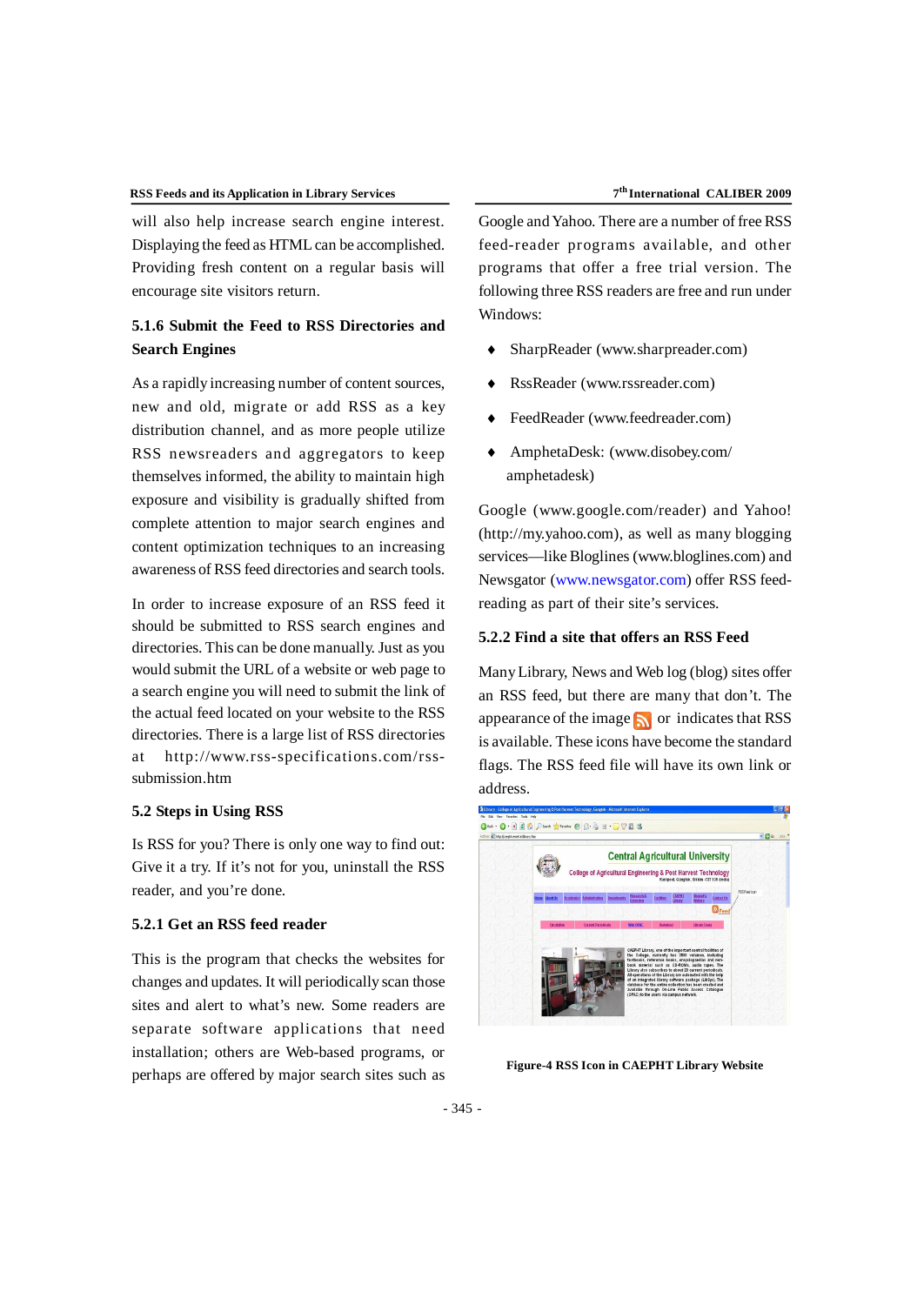# **5.2.3 Copy the URL (link or address) of the RSS feed file into the RSS reader**

In most reader programs, there is an "Add Feed" or "Open RSS Feed" selection in the File menu, plus a matching button on the toolbar. Selecting this "Open" or "Add" option should open a dialog box where the Internet address of the desired RSS feed can be entered. (If there is an address field, such as the one available in SharpReader, the address can be entered directly into that field.). If you paste the link into your browser (e.g., Internet Explorer below version 8.0), you will see only the XML code for the feed, or in some cases, you'll be sent to a special page for RSS instructions. Internet Explorer 8 Beta 2 has provision for subscription of a New Feed similar to adding a website in Favorites menu with a desired name for that particular feed.



**Figure-5 XML code as generated in Internet Explorer 6.0**

## **5.2.4 The reader reads the contents**

Once you've added the new feed address, your RSS feed reader will read the contents of the file. (In many readers, this is a temporary display and you will need to subscribe or execute another command that permanently adds the feed to your list.) The reader processes the file looking for changes since the last reading, then displays those changes. The

contents, usually titles and dates of articles, are displayed in a window. Upon clicking on a title, a third window will display a summary with links directed to the actual article. The number of listings and the format will vary with the RSS reader's setup. The setup usually can be modified to suit your preferences. Setup options may include loading at computer startup, opening an article in a separate browser, time between updates, duration of alert pop-ups, selection of alert sounds, and many other features. If, based upon the displayed titles and summaries, you feel that these articles are the type that you want to continue to receive, then, if not already automatically permanently added, subscribe to the feed. In Safari, bookmark the feed under News. This will embed the selection in its menu. Otherwise, a stroke of the Delete key when the offending feed name is highlighted will remove it.

| New Arrivals at CAEPHT Library                                                             | ua                            |
|--------------------------------------------------------------------------------------------|-------------------------------|
| File Edit View History Bookmarks Window Help                                               |                               |
| 4 > C + Offed //www.carphternet.in/vs.xml                                                  | <b>Q-RSS Q-</b> Coople        |
| m<br>Apple Yahoo! Coogle Maps YouTube Wikipedia News (49) * Popular *                      |                               |
| New Arrivals at CAEPHT Library                                                             | 1 Total                       |
| New Books at CAEPHT Library Teday, 8:32 PM                                                 | Search Articles:              |
| 1. 10 Strategies for Winning at Life / Macmillan, Scott. : Jaico Publishing House, 2007    | ά                             |
|                                                                                            | Article Length:               |
| 2. 100 Bankable Post Harvest Equipment Developed in India / Kachnu, R.P.: CIAE, 2007       | $\longrightarrow$             |
|                                                                                            | Sort By:                      |
| 3. 365 Steps to Self-Confidence / Prestin, David Lawrence. : Jaico Publishing House, 2007  | Date<br>Tite                  |
|                                                                                            | Source                        |
| 4.7 Principles For Creating Your Future / Semradek, James J.: Jalca Publishing House, 2007 | New                           |
| 5. Agribusiness Management / Bhatia, Gangachar .: Mittal Publications, 2007<br>Boad more   | Recent Articles:              |
|                                                                                            | M<br>Today                    |
|                                                                                            | Yesterday                     |
|                                                                                            | Last Seven Days<br>This Month |
|                                                                                            | A COUNTY OF                   |

**Figure-6 Safari displays the feed (rss.xml) as created Above.**

#### **5.2.5 Enjoy your feedback**

From then on, whenever you open your reader or reader service, you will see the latest news from all your feeds. If you keep the reader running, it will continue to check your sites and alert you with an audio alarm and/or a pop-up when there is new information added. Once you've selected your preferred RSS reader and subscribed to a few feeds,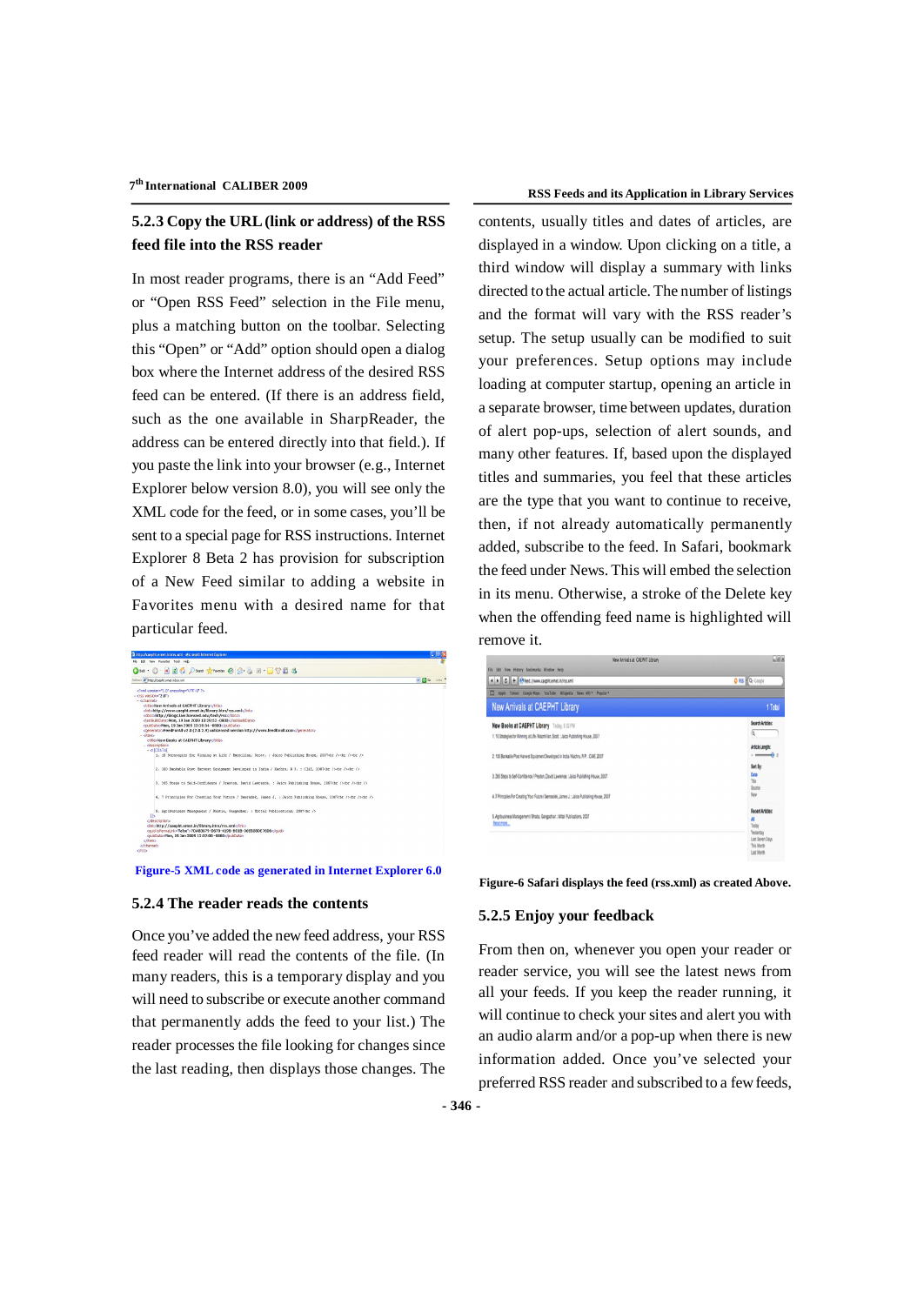you may decide that it's one of the best and easiest ways around to stay up to date with news reports or updates to your favorite Web sites with very little effort—or not.

# **5.3 Top RSS Do's and Don'ts**

RSS is not quite a household word, but technically astute individuals are adopting the use of RSS feeds at an alarming rate.

### **5.3.1 RSS Do's**

## **Titles and Descriptions**

Always include meaningful keywords in your RSS feed's Channel title and description. Many readers will view or search for topic specific RSS feeds using keywords or keyword phrases. If you have descriptive keywords in your RSS feed's title and description the feed is more likely to be located and subscribed to by interested parties.

# **GUID Format**

Always include a GUID with each feed item. The GUID is a globally unique identifier. Each post should use a different GUID. The GUID will in some cases assist RSS news readers and aggregation software in determining when new content has been added to the RSS feed or when existing content in an RSS feed has been modified.

# **Publish Date**

Always include a publish date on feed items. The publish date should be used even if the content is timeless. The Publish Date will help readers determine that status of the content contained in the feed item.

## **Polish Your Feed**

Consider including images within your RSS feed. While the added images will not

necessarily improve ranking, they will add a polished look to your RSS feed and help brand your feed.

## **Feed Hosting**

Either host your own feed, or set it up to forward to a third party from your website. This will allow you retain complete control over the RSS feed.

# **5.3.2 RSS Don'ts**

#### **Plagiarize**

Do not plagiarize content in your RSS feed, there is little more to be said. Written words are considered protected in most countries. Posting someone else's work and taking credit for their word is wrong and will damage your reputation as a credible source.

# **Spam Blog or Splog**

Do not create splogs by automating feed creation. Splogs just clutter the search engines and directories and make it difficult to locate RSS feeds with meaningful content.

#### **Violate Copyrights**

Do not violate copyrights by republishing an RSS feeds contents. If you quote content from another RSS feed, credit the source and provide and link to the original source of the content. As a rule of thumb, editorial content should exceed the length of the quoted material in the post.

# **Violate TOS (Terms of Service)**

Do not republish RSS feeds without confirming that feed syndication is allowed. The terms of use are not always apparent, so it is important that you check the terms of service on the publisher's feed subscription page prior to syndicating the contents of another publisher's RSS feed.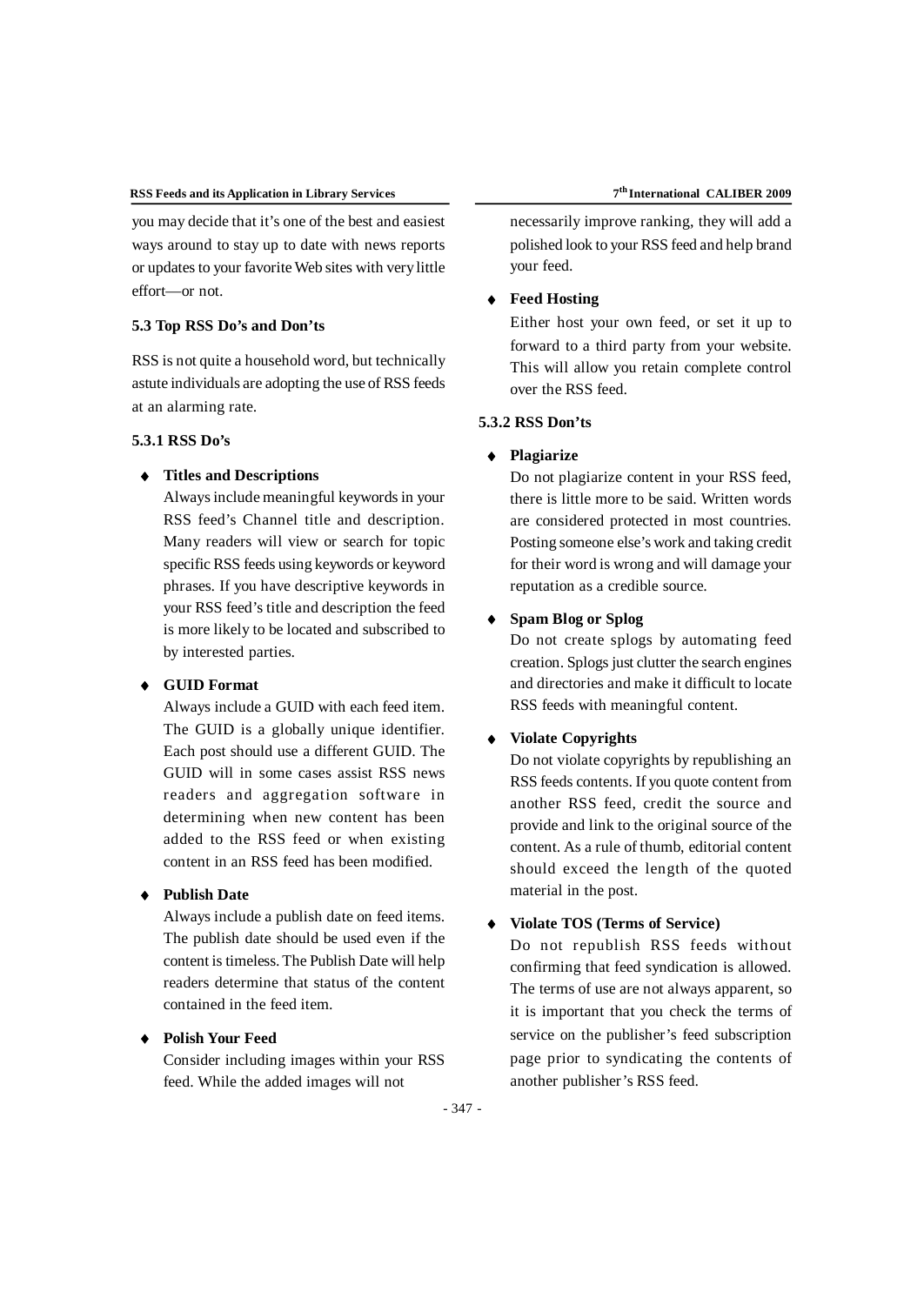#### **Provide Multiple Feed Formats**

Do not provide multiple feed formats for the same content. As far as the subscriber is concerned, the version of RSS that you are using is irrelevant. Multiple versions of the same feed simply cause confusion. Almost all RSS readers and news aggregators support all versions of RSS, simply choose a version and provide a single feed.

#### **6. Conclusion**

RSS feeds and other related technologies provide users a way to syndicate and republish content on the Web. Users republish content from other sites or blogs on their sites or blogs, aggregate content on other sites in a single place, and ostensibly distill the Web for their personal use. Such syndication of content is another Web 2.0 application that is already having an impact on libraries, and could continue to do so in remarkable ways.

Already libraries are creating RSS feeds for users to subscribe to, including updates on new items in a collection, new services, and new content in subscription databases. They are also republishing content on their sites. But libraries have yet to explore ways of using RSS more pervasively. It is conceivable that this syndication will replace browsing and searching through library websites for content. RSS aggregator applications, installed in a library's system and coupled with the social network of the library, will enable users to have a single, customized, personal library page that syndicates all the library content of interest to them and their research, eliminating irrelevant information. And users will, of course, control that page and that content. RSS is not only about text. It can be easily use to deliver audio content, video content and even PowerPoint presentations and PDF files. By adopting good feed practices, LIS Professionals can reap the benefits of having an RSS feed. Provision should be included in Library Automation Softwares for auto generation of RSS Feeds. Digital Library Softwares like DSpace has got provision for auto generation of RSS Feeds for some communities and collections.

## **References**

- **1. Maness, J.** Library 2.0 Theory: Web 2.0 and Its Implications for Libraries. Webology, 2006, 3 (2), Article 25. Available at: http:// www.webology.ir/2006/v3n2/a25.html (Accessed on 12/01/2009).
- **2. Bar-ilan, J.** The use of Weblogs (blogs) by librarians and libraries to disseminate information. Information Research, 2007, 12(4) paper 323. Available at http:// InformationR.net/ir/12-4/paper323.html (Accessed on 12/01/2009).
- **3. Wang, Wally.** Wally Wang's Apple Farm "RSS: Rich Site Summary or Really Simple Syndication". Available at http:// webserver.computoredge.com/

online.mvc?zone=NA&issue=2631&article=wall ysaf&session=490645d398f589b0c7cae74cd92 415b5(Accessed on 15/01/2009).

- **4. Dunning, Jack.** RSS Feedbag: A How-To for RSS. Available at http://webserver.comput oredge.com/online.mvc?zone=NA&arti cle=in3&issue=2404(Accessed on 15/01/ 2009).
- **5. Housley, Sharon.** Steps to Create & Promote RSS Feeds.Available at http://www.rssspecifications.com/steps-create-rss.htm (Accessed on 16/01/2009).

**- 348 -**